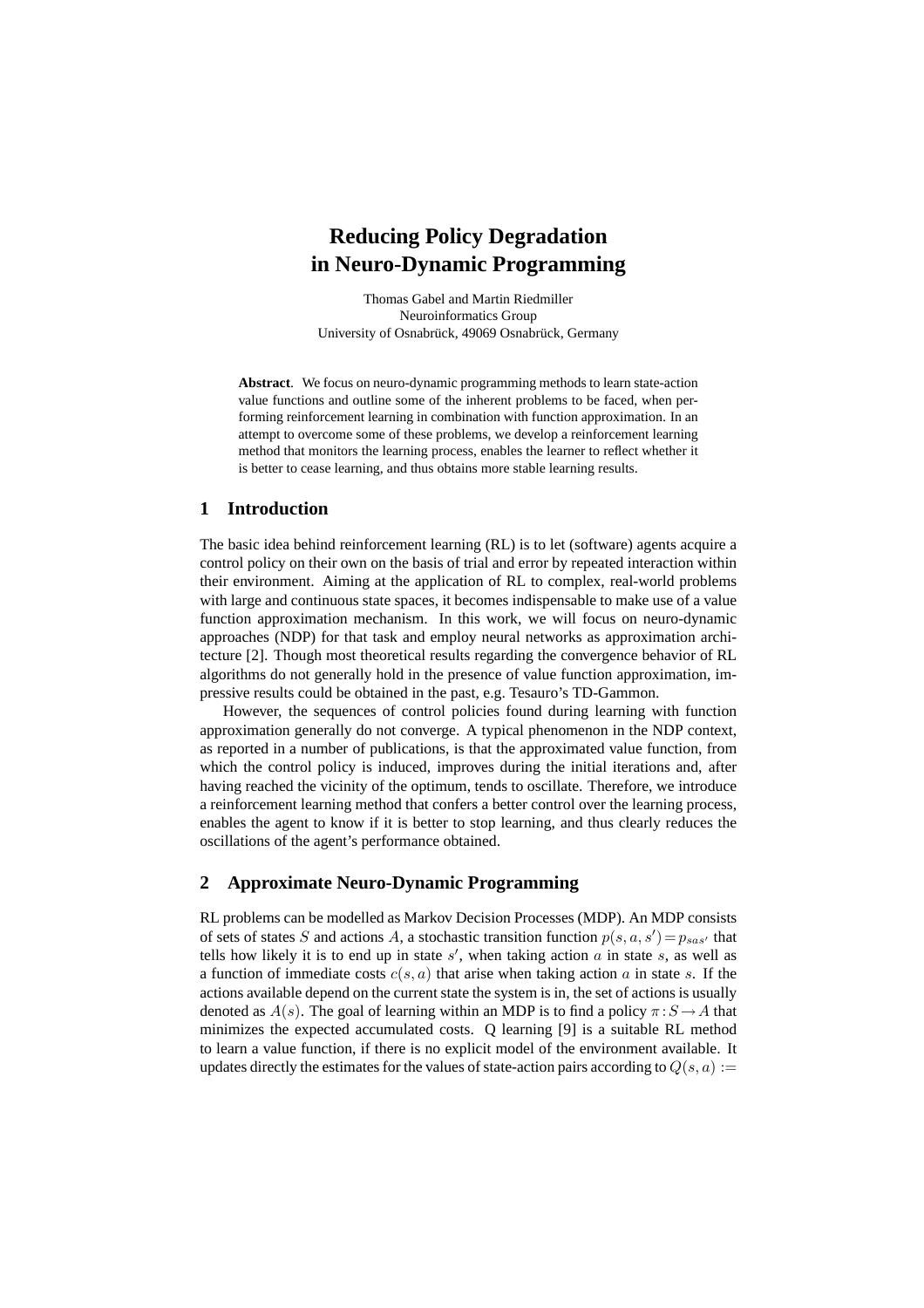$(1 - \gamma)Q(s, a) + \gamma(c(s, a) + min_{b \in A(s')}Q(s', b))$  where the successor state s' and the immediate cost  $c(s, a)$  are generated by simulation or by interaction with a real process. For the case of finite state/action spaces where the Q function can be represented using a look-up table, Q learning is guaranteed to converge to the optimal value function  $Q^*$  under mild assumptions. Given convergence to  $Q^*$ , the optimal policy  $\pi^*$  can be induced by greedy exploitation of Q according to  $\pi^*(s) = \arg \min_{a \in A(s)} Q^*(s, a)$ .

Working with high-dimensional, continuous state spaces, we need to utilize a function approximator to represent Q. Then, most of the convergence results regarding Q learning no longer hold. Concerning function approximation we pursue a neurodynamic approach (NDP), representing the value function with a multi-layer perceptron neural network. We focus on networks of this type since they are universal approximators and feature good generalization capabilities. With function approximation, no direct assignment of Q values is possible: Instead, the approximator used must be fitted to the  $Q$  function. If r denotes the network's weights, a common way to approximate the optimal value function by a function  $Q^r(s, a)$  is based on minimizing the error in Bellman's equation, i.e.  $\min_{r} \sum_{(s,a) \in C} (Q^r(s, a) - \sum_{s'} (p_{sas'}(c(s, a) +$  $\min_{b \in A(s')} Q^r(s', b))$ <sup>2</sup> (with C as set of representative sample state-action pairs [2] and  $p_{sas'}$  and  $c(s, a)$  being estimated from data).

#### **2.1 Troubles in Converging**

Does Bellman error minimization in conjunction with function approximation imply convergence to a (near-)optimal policy? In general, it is expected that convergence cannot be achieved and a phenomenon called "chattering" occurs. The space Q of all Q functions can be divided into *greedy regions* [2] where a constant policy (given by greedy Q exploitation) is followed. Each such region corresponds to a different greedy policy and has its own *greedy point*—the point in  $\mathbb Q$  to which  $Q^r(\cdot)$  moves in the course of learning. If that greedy point does not lie in its greedy region, the policy learnt may fluctuate between two or more greedy policies sharing the same boundary in  $\mathbb{Q}$  [5].

There are various publications reporting on negative results using RL approaches with function approximation, many of which head into a specific direction: The policy the learning agent acquires quickly reaches a remarkable quality, but in the further course of learning a significant policy degradation can be observed. For instance, Bertsekas and Tsitsiklis [2] report on attempts to learn a policy for playing the game of Tetris and point out the paradoxical observation that high performance is achieved after relatively few policy iterations, but then performance drops. Similar observations are reported by Gaskett [4] working with the cart pole benchmark, Bertsekas et al. [1] in the context of a missile-defense scenario, and other authors. We encountered comparable problems (see Section 4 and [6]): Applying Q learning in a Bellman residual minimizing manner yields excellent policies, but only at some specific stages of learning before a loss in policy quality appears, whereas the Bellman error is being decreased continuously. We need to stress that these issues cannot be (at least not solely) related to effects of overfitting the network to the training data: Oscillations in and degradation of policy performance can also be observed, when the learned policy is applied to situations that were actually covered by the training set on the basis of which the net had been trained.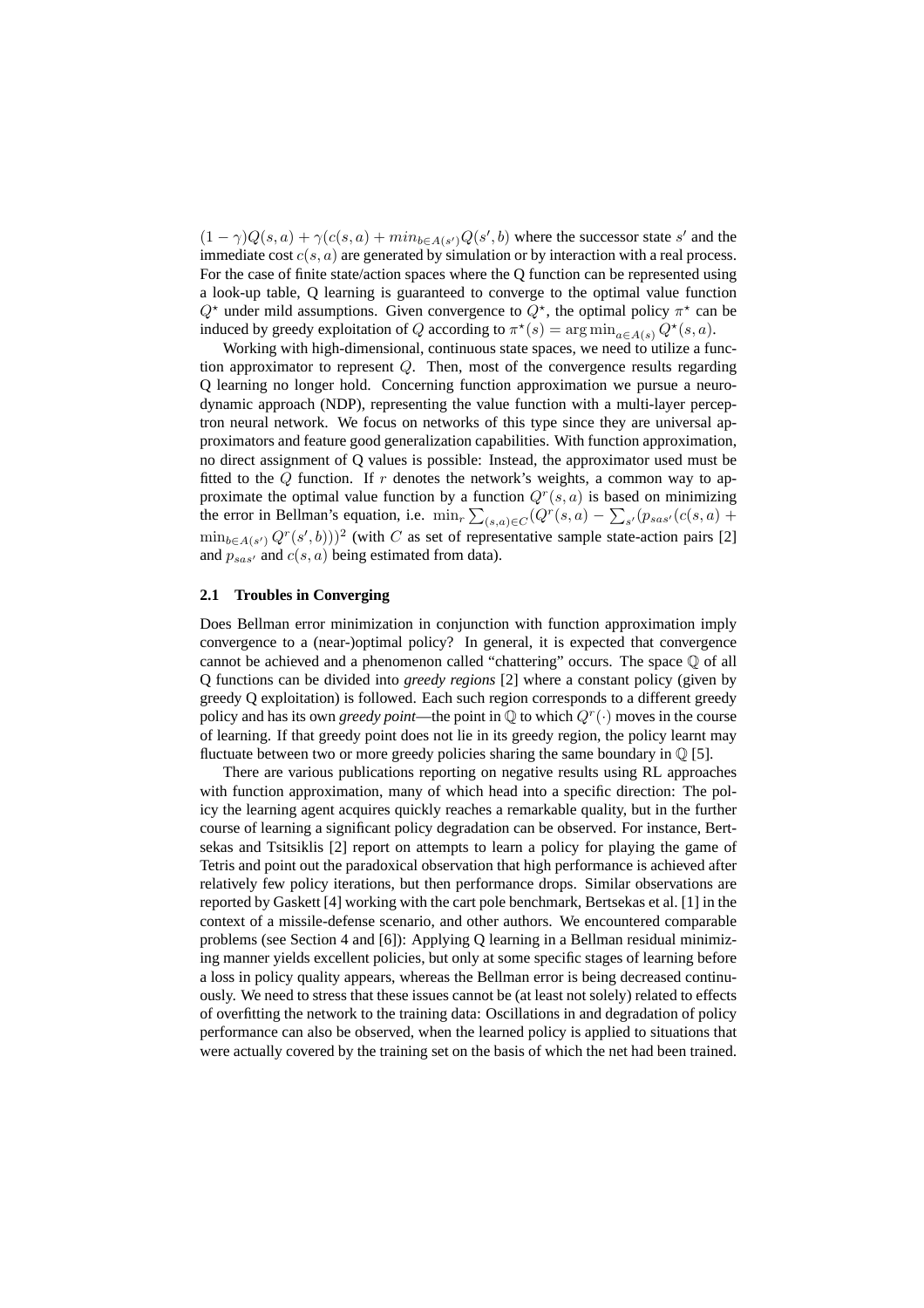# **3 Monitoring Q Iteration**

A simple approach to select high-quality policies despite of oscillations during learning is to let the policies generated undergo an additional evaluation based on simulation. Bertsekas et al. [1] call this process of final policy selection *screening*. However, this approach is extremely time-consuming, in particular for optimistic policy iteration or Q learning settings, where a large number of potential policies are created: Each time an update to the current policy has been made (step from policy  $\pi_k$  to  $\pi_{k+1}$ ), a large number of test episodes must be run in order to assess the new policy's true quality.

In the following, we develop a different approach to circumvent effects of policy degradation during advanced stages of learning. The basic idea of our approach to monitored Q iteration (MQI) is to (a) define an auxiliary error metric that more directly relates to a policy's actual performance, (b) create the conditions that this error measure can be effectively calculated, and (c) continuously monitor the learning process, remember top-performing policies, and also facilitate an early stopping of learning. So, we will be able to avoid an extensive simulated evaluation of generated policies (screening) and thus save computational resources, while being able to figure out a nearly optimal policy. In its current version, MQI is applicable to environments where  $A(s)$  is finite for all  $s \in S$ .

MQI can be considered as a representative of the class of fitted Q iteration algorithms [3], which compute an approximation of the optimal policy from a finite set (batch) of four-tuples  $\mathbb{F} = \{(s_i, a_i, c_i, s'_i) | i = 1, \dots, p\}$  that correspond to single "experience units" collected by the agent within its environment.



Fig. 1: Building Blocks of MQI

#### **3.1 Closed World Q Iteration**

In a preliminary phase, the RL agent interacts with the environment and collects the tuple set  $\mathbb F$ . These training tuples are fed into a procedure we call closed world Q iteration (CWQI). This name tributes to the fact that CWQI abstracts from the real system dynamics and considers the information in  $\mathbb F$  only. It works like standard Q learning on the finite set of points in state-action space provided by  $\mathbb F$  and is thus able to compute a value function that can be stored in a look-up table  $Q<sup>F</sup>$ . The only precondition CWQI requires is that for each state s that is part of a tuple in  $\mathbb{F}$ , there must exist (at least) one successor state s' to be found in another training tuple in  $\mathbb F$  (or s' is a goal state corresponding to an episode end). This requirement is fulfilled when the training data is gathered along trajectories. The result is an "idealized" value table  $Q<sup>F</sup>$  which reflects the cost structure and transition probabilities contained in the training batch F.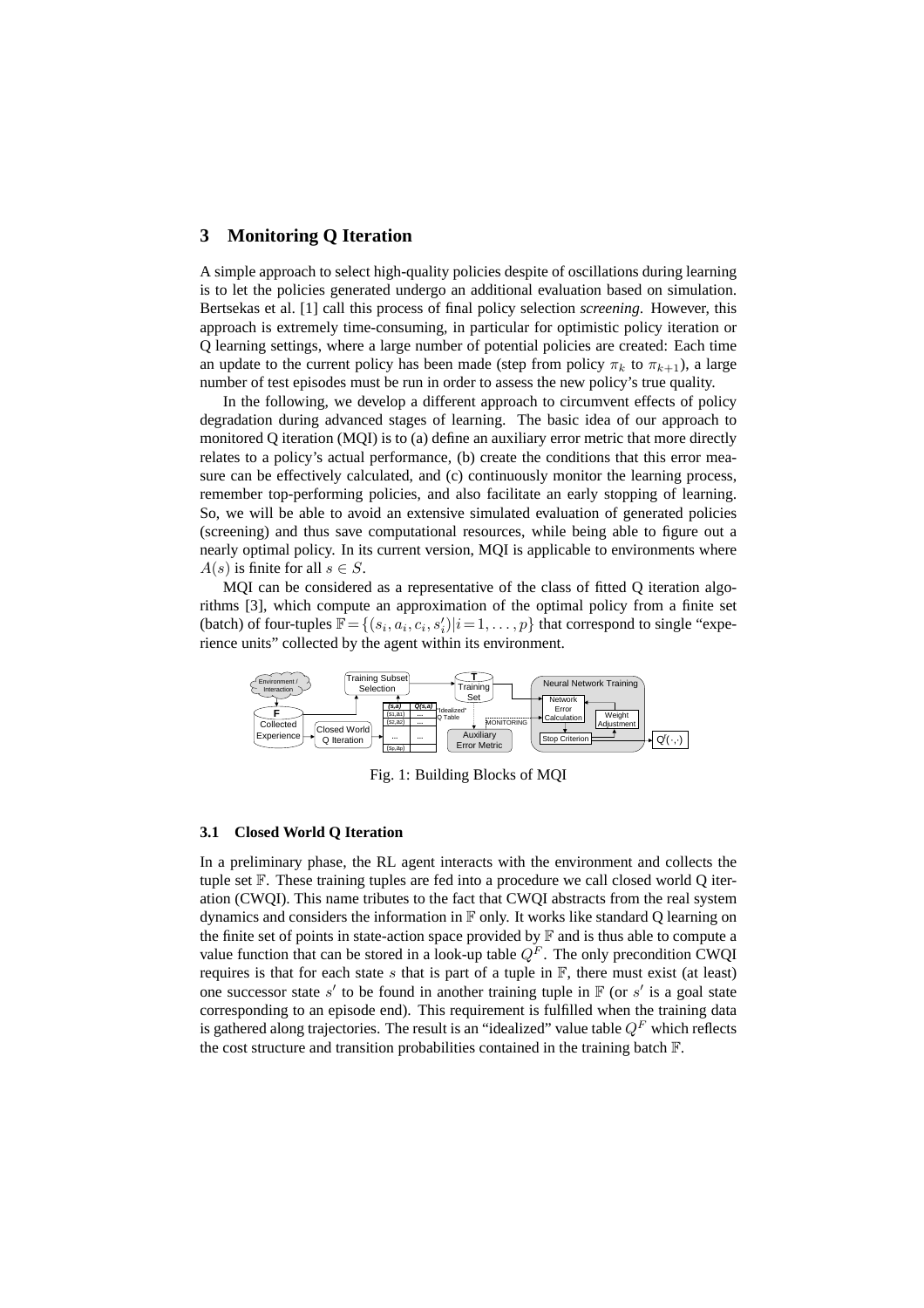#### **3.2 Auxiliary Error Metric**

Of course, the idealized Q table returned by CWQI is imperfect with respect to the real system—since it stems from a finite batch of interaction experience only. If  $Q^*$  denotes the optimal value function and  $a_s^*$  a corresponding optimal action in a state s, then there are most likely states  $s_i$  for which it holds that  $\arg \min_{a \in A(s_i)} Q^F(s_i, a) \neq a_{s_i}^{\star}$ , since there has been no information on the actual value of taking action  $a_{s_i}^{\star}$  in state  $s_i$  in the set of training tuples. Thus, for training the neural net, we select only those tuples  $(s_i, c_i, r_i, s'_i) \in \mathbb{F}$  for which a substantial share of available actions  $A(s_i)$  has been tried (selection of training subset  $\mathbb T$ ). We argue that with the idealized Q table's entries, some (near-)optimal policy can be obtained. Particularly, we assume that: If  $s \in S$  is a state covered by the training set  $\mathbb T$ , then it holds  $Q^F(s, a_i) \leq Q^F(s, a_j) \Leftrightarrow Q^{\star}(s, a_i) \leq$  $Q^*(s, a_j)$  for all  $a_i, a_j \in A(s)$ . So, for each  $s \in S$  covered within  $\mathbb{T}$ , we can determine the optimal action and, moreover, a ranking for all actions  $a \in A(s)$ , which is identical to the order of actions when a total ordering with respect to  $Q^*(s, a)$  would be defined.

Though that assumption will be sometimes violated in practice, we define and make use of the following auxiliary error measure: Let  $Q<sup>r</sup>$  denote the value function currently represented by the net and let  $rank_{Q^r}: S \times A \to \mathbb{N}$  with  $(s, a) \mapsto |\{b \in A(s)|Q^r(s, b) \leq b\}$  $Q^{r}(s, a)$ } define a ranking on the finite number of actions available in state s (action with highest Q value has first rank). Then, we compute the *index error*  $IE_{Qr}(\mathbb{T})$  for a given training set  $\mathbb T$  and value function  $Q^r$  as

$$
IE_{Q^r}(\mathbb{T}) := \sum_{((s,a), Q^F(s,a)) \in \mathbb{T}} \frac{|rank_{Q^F}(s,a) - rank_{Q^r}(s,a)|}{|\mathbb{T}|}
$$

The idea behind the index error is to have an indicator that states to which extent  $Q<sup>r</sup>$ matches the intended ranking of actions for one specific state. If we have achieved finding a  $Q^r$  for which  $IE_{Q^r}(\mathbb{T}) = 0$ , then the corresponding policy  $\pi_{Q^r}$  will behave optimally w.r.t.  $Q^F$  and so optimally w.r.t. the experience collected in the environment.

### **3.3 Neural Network Training**

Adjusting the network weights with respect to the error on the training set  $\mathbb T$ , we make use of backpropagation. The error to be minimized is  $e = \frac{1}{|\mathbb{T}|} \sum_{((s,a),Q^F(s,a)) \in \mathbb{T}} (Q^F(s,a))$  $(s, a) - Q_k^r(s, a)$ <sup>2</sup> with  $Q_k^r$  as the value function currently represented by the net. It is known that excessive minimization of the mean squared error on some finite training set may worsen the net's generalization capabilities (overfitting). Apart from that, we have seen (cf. Section 2.1) that a minimized Bellman error does not necessarily correspond to maximized policy performance. In particular, when considering the behavior on the training set only, i.e. disregarding the desire to generalize, Bellman error minimization on the training data may lead to a policy which less often chooses the optimal action, even on the states that are covered in the training set. With the index error, however, we have a measure that captures the correctness of a policy's action choice and helps us in finding (near-)optimal policies more reliably. We use it as an alternative error measure, while iterating in the neural network training building block of MQI (learning by epoch) and hence minimizing the mean squared (Bellman) error: The value of  $IE_{Q_k^r}(\mathbb{T})$  is monitored continuously, the iteration  $\mu$ , at which the minimal index error could be achieved, is remembered, and  $Q_{\mu}^{r}$  (represented by the neural net) is returned.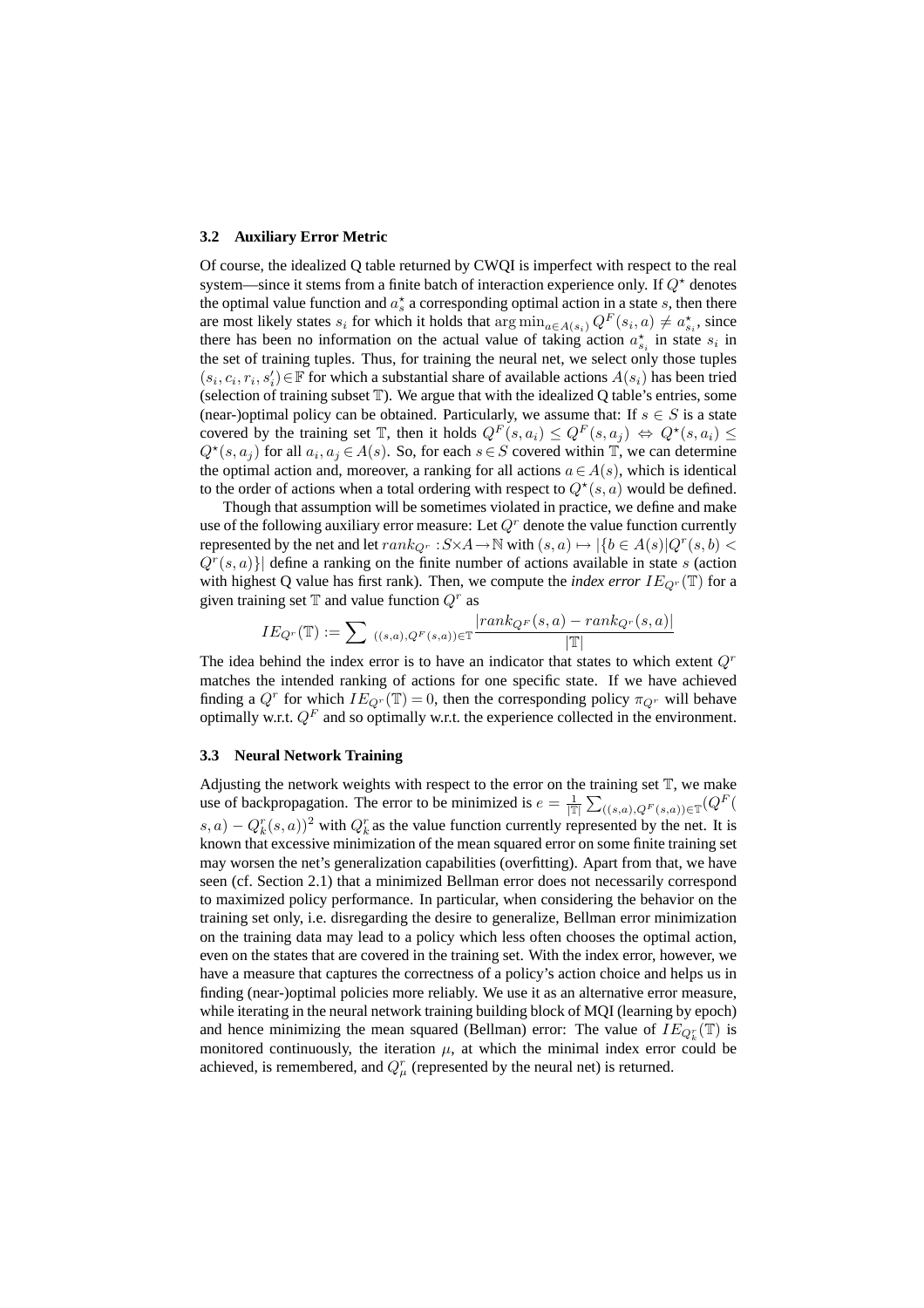# **4 Empirical Evaluation**

To evaluate MQI we chose the application domain of reactive job shop scheduling [7]. The learner's task is to autonomously acquire dispatching policies to assign jobs to a limited number of resources, where each job consists of a certain number of operations to be processed on specific resources. For a detailed description of the RL job shop scheduling scenario we refer to [8]. The basic idea of this alternative approach to scheduling, however, is to model the environment as an  $MDP<sup>1</sup>$  and have a learning agent at some of the resources, that decides which job to process next based on its local view on the entire plant. During learning it shall adapt its behavior so that production cost minimization, i.e. minimal overall tardiness (job due date violations), is achieved.

All experiments involved 3 cooperative resources one of which was equipped with a learning (Q or MQI) agent and 2 stationary ones working according to some simple dispatching rule, preferring jobs with earliest due date (EDD), minimal slack (MS), or shortest/longest processing time (SPT/LPT). Each experiment is divided into a train and test phase: A random set  $S_A$  of training scheduling scenarios and an independent set  $S_B$ of testing scenarios is generated (all differing in the properties and numbers of jobs to be processed). During training, the scenarios in  $S_A$  are processed repeatedly where the learning agent picks random actions (explores) and that way collects experience, used to learn the state-action value function (represented by a three-layer net). Testing, the  $S_B$  scenarios are processed, with the adaptive agent behaving greedily w.r.t. its current Q function, and the overall tardiness (as optimization goal of the plant) is measured.

*Degrading Policies:* Applying Q learn ing, the Bellman error on the training set is minimized continuously (see Figure 2, top). In the beginning, policy performance (in terms of tardiness) is improving, too. In the further course of learning, however, the average tardiness increases again. Intuitively, this is the effect one may expect and blame on overfitting. Yet more interesting, in this figure the summed tardiness on the training set (the scheduling scenarios for which the agent's policy is actually being trained) is also shown. It reveals that, while the Bellman error is dropping concurrently, the agent's performance on the training set is worsening (after an initial phase of improvement); the learned policy degrades. Only in one of our experiments (comprising an EDD, an LPT, and the learning resource; not sketched) these effects were negligible.



Fig. 2: Degrading Policy (Q Learning, top) and Performance of MQI (bottom)

*Stabilization of the Learning Process:* The x-axes in Fig.2 (bottom) correspond to episodes of expeience collection: For Q learning this is the time-dependent course of

<sup>&</sup>lt;sup>1</sup>A state is represented by the situation a resource is in (i.e. properties of the set of waiting jobs), actions correspond to the decision for processing a specific job next, and costs arise due to due date violations.